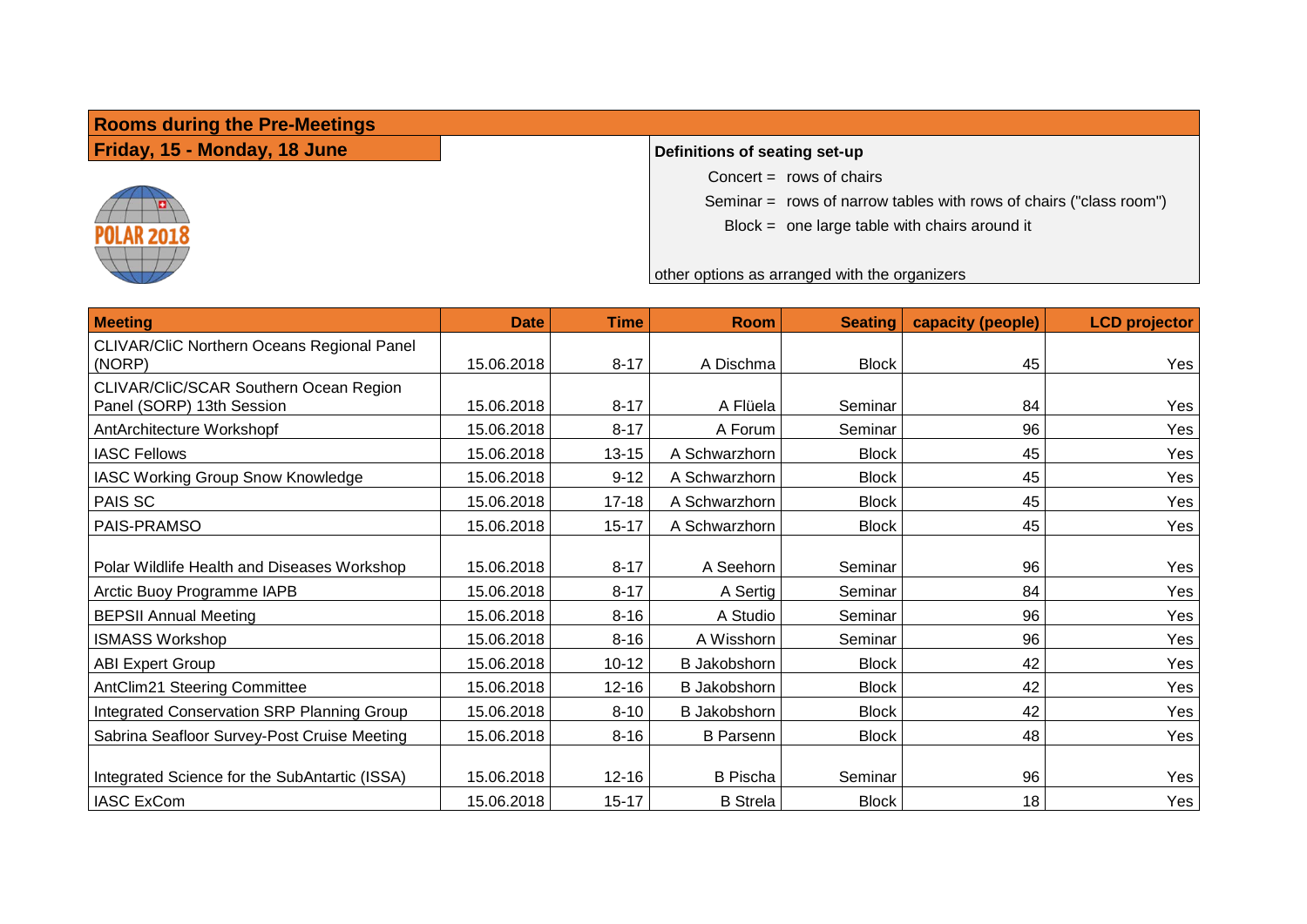| European Polar Board (EPB)                           | 15.06.2018 | $8 - 19$  | C Aspen             | <b>Block</b>      | 84  | Yes                                      |
|------------------------------------------------------|------------|-----------|---------------------|-------------------|-----|------------------------------------------|
| <b>APECS ExCom Meeting</b>                           | 15.06.2018 | $8 - 17$  | C Büro 31           | <b>Block</b>      | 15  | No                                       |
| SOOS Regional Working Group Consortium               | 15.06.2018 | $8 - 16$  | C Sanada I          | Seminar           | 120 | Yes                                      |
| <b>SCADM</b>                                         | 15.06.2018 | $8 - 16$  | C Sanada II         | <b>Block</b>      | 48  | Yes                                      |
| <b>Business Meetings Reception</b>                   | 16.06.2018 | 18:30     | A Davos 1/3         | <b>High Table</b> |     | Yes                                      |
| IASC Athmosphere Working Group                       | 16.06.2018 | $8 - 15$  | A Dischma           | <b>Block</b>      | 45  | Yes                                      |
| IASC Athmosphere Working Group                       | 16.06.2018 | $17 - 19$ | A Dischma           | <b>Block</b>      | 45  | Yes                                      |
| IASC Cryosphere Working Group                        | 16.06.2018 | $8 - 15$  | A Flüela            | <b>Block</b>      | 45  | Yes                                      |
| <b>IASC Cryosphere Working Group</b>                 | 16.06.2018 | $17 - 19$ | A Flüela            | <b>Block</b>      | 45  | Yes                                      |
| AntClim21 Workshop                                   | 16.06.2018 | $8 - 18$  | A Forum             | Seminar           | 96  | Yes                                      |
| IASC Social&Human Working Group                      | 16.06.2018 | $8 - 15$  | A Schwarzhorn       | <b>Block</b>      | 45  | Yes                                      |
| IASC Social&Human Working Group                      | 16.06.2018 | $17 - 19$ | A Schwarzhorn       | <b>Block</b>      | 45  | Yes                                      |
| <b>IASC Terrrestrial Working Group</b>               | 16.06.2018 | $8 - 15$  | A Seehorn           | <b>Block</b>      | 45  | Yes                                      |
| <b>IASC Terrrestrial Working Group</b>               | 16.06.2018 | $17 - 19$ | A Seehorn           | <b>Block</b>      | 45  | Yes                                      |
| <b>IASC Marine Working Group</b>                     | 16.06.2018 | $8 - 15$  | A Sertig            | <b>Block</b>      | 45  | Yes                                      |
| <b>IASC Marine Working Group</b>                     | 16.06.2018 | $17 - 19$ | A Sertig            | <b>Block</b>      | 45  | Yes                                      |
| <b>BEPSII Annual Meeting</b>                         | 16.06.2018 | $8 - 16$  | A Studio            | Seminar           | 96  | Yes                                      |
| <b>Computing Skills Workshop for Polar Scientist</b> | 16.06.2018 | $8 - 18$  | A Wisshorn          | Seminar           | 96  | Yes                                      |
| <b>Special Meeting AFoPS</b>                         | 16.06.2018 | $13 - 17$ | <b>B</b> Altein     | <b>Block</b>      | 33  | Yes - from SLF (only<br>for the meeting) |
| <b>GIANT</b>                                         | 16.06.2018 | $8 - 11$  | <b>B</b> Jakobshorn | <b>Block</b>      | 42  | Yes                                      |
| <b>NySMAC</b>                                        | 16.06.2018 | $13 - 17$ | <b>B</b> Jakobshorn | <b>Block</b>      | 42  | Yes                                      |
| SnowAnt                                              | 16.06.2018 | $11 - 13$ | <b>B</b> Jakobshorn | <b>Block</b>      | 42  | Yes                                      |
| AnT-ERA                                              | 16.06.2018 | $10 - 13$ | <b>B</b> Parsenn    | <b>Block</b>      | 48  | Yes                                      |
| IOPD 379 Pre-Cruise Science                          | 16.06.2018 | $16 - 18$ | <b>B</b> Parsenn    | <b>Block</b>      | 48  | Yes                                      |
| <b>SCAR CBET</b>                                     | 16.06.2018 | 13-16     | <b>B</b> Parsenn    | <b>Block</b>      | 48  | Yes                                      |
| <b>ANTOS</b>                                         | 16.06.2018 | $13 - 17$ | <b>B</b> Pischa     | Seminar           | 96  | Yes                                      |
| <b>EG-BAMM &amp; RAATD</b>                           | 16.06.2018 | $8 - 12$  | <b>B</b> Pischa     | Seminar           | 96  | Yes                                      |
| <b>CLIVAR/CIIC NORP</b>                              | 16.06.2018 | $8 - 13$  | <b>B</b> Rinerhorn  | <b>Block</b>      | 24  | Yes                                      |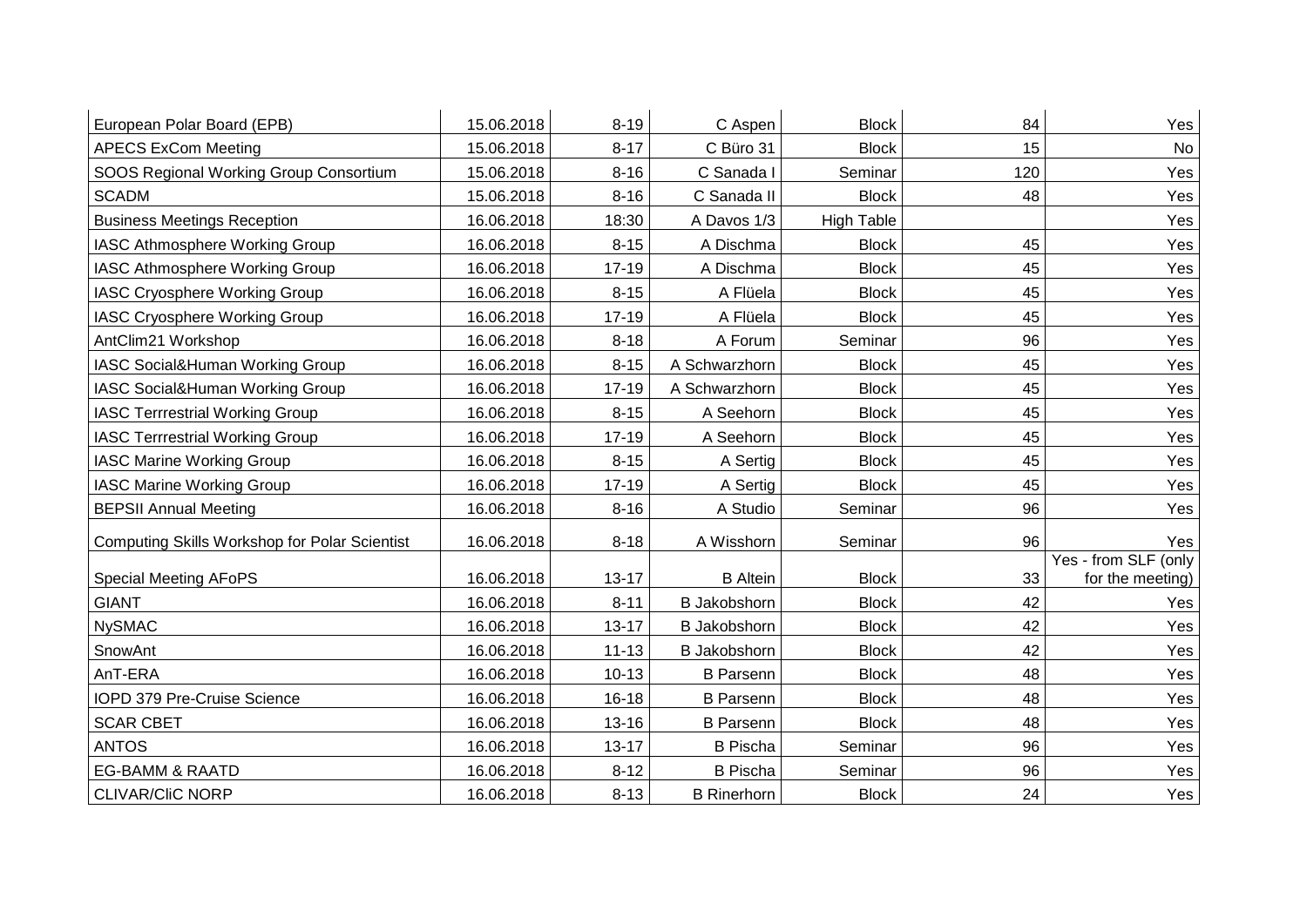| SOOS Animals from Space                                 | 16.06.2018 | $13 - 16$ | <b>B</b> Rinerhorn | <b>Block</b>                | 24       | Yes                                      |
|---------------------------------------------------------|------------|-----------|--------------------|-----------------------------|----------|------------------------------------------|
| beyond EPICA Workshop                                   | 16.06.2018 | $8 - 18$  | <b>B</b> Strela    | <b>Block</b>                | 18       | Yes                                      |
| European Polar Board (EPB)                              | 16.06.2018 | $8 - 12$  | C Aspen            | <b>Block</b>                | 84       | Yes                                      |
| <b>IASC Cross-Cutting Session</b>                       | 16.06.2018 | $15 - 17$ | C Aspen            | Concert                     | 310      | Yes                                      |
| <b>APECS ExCom Meeting</b>                              | 16.06.2018 | $8 - 17$  | C Büro 31          | <b>Block</b>                | 15       | No                                       |
| <b>SOOS Community Gathering</b>                         | 16.06.2018 | $8 - 16$  | C Sanada I         | Seminar                     | 120      | Yes                                      |
| <b>SCADM</b>                                            | 16.06.2018 | $8 - 16$  | C Sanada II        | <b>Block</b>                | 48       | Yes                                      |
| <b>IASC Council</b>                                     | 17.06.2018 | $8 - 18$  | A Davos 2/3        | U-Shape /<br>Concert around | 27 / 200 | Yes                                      |
| Arctic Council Indigenous Peoples' Secretariat<br>(IPS) | 17.06.2018 | $8 - 17$  | A Dischma          | <b>Block</b>                | 45       | Yes                                      |
| <b>SCAR / IUBS Workshopf</b>                            | 17.06.2018 | $8 - 16$  | A Flüela           | <b>Block</b>                | 45       | Yes                                      |
| AntClim21 Workshop                                      | 17.06.2018 | $8 - 18$  | A Forum            | Seminar                     | 96       | Yes                                      |
| Antartic remote sensing, birds & animals                | 17.06.2018 | $8 - 11$  | A Schwarzhorn      | <b>Block</b>                | 45       | Yes                                      |
| <b>ASPeCt</b>                                           | 17.06.2018 | $13 - 16$ | A Schwarzhorn      | <b>Block</b>                | 45       | Yes                                      |
| Polar Bathymetry (IBSCO)                                | 17.06.2018 | $11 - 13$ | A Schwarzhorn      | <b>Block</b>                | 45       | Yes                                      |
| GeoMap                                                  | 17.06.2018 | $13 - 16$ | A Seehorn          | <b>Block</b>                | 45       | Yes                                      |
| <b>GRAPE</b>                                            | 17.06.2018 | $8 - 11$  | A Seehorn          | <b>Block</b>                | 45       | Yes                                      |
| <b>IPICS Steering Committee</b>                         | 17.06.2018 | $11 - 13$ | A Seehorn          | <b>Block</b>                | 45       | Yes                                      |
| Dry Valley Ecosystem Resilience Project                 | 17.06.2018 | $8 - 12$  | A Sertig           | <b>Block</b>                | 45       | Yes                                      |
| Geoheritage                                             | 17.06.2018 | $12 - 14$ | A Sertig           | <b>Block</b>                | 45       | Yes                                      |
| <b>SERCE</b>                                            | 17.06.2018 | $14 - 16$ | A Sertig           | <b>Block</b>                | 45       | Yes                                      |
| <b>JEGHBM</b>                                           | 17.06.2018 | $8 - 16$  | A SiZi 2           | <b>Block</b>                | 36       | Yes - from SLF (only<br>for the meeting) |
| <b>BEPSII Annual Meeting</b>                            | 17.06.2018 | $8 - 16$  | A Studio           | Seminar                     | 96       | Yes                                      |
| <b>Computing Skills Workshop for Polar Scientist</b>    | 17.06.2018 | $8 - 18$  | A Wisshorn         | Seminar                     | 96       | Yes                                      |
| Joint IPAB & IABP meeting                               | 17.06.2018 | $13 - 18$ | <b>B</b> Altein    | <b>Block</b>                | 33       | Yes - from SLF (only<br>for the meeting) |
| Programme for Antartic Buoys IPAB                       | 17.06.2018 | $8 - 13$  | <b>B</b> Altein    | <b>Block</b>                | 33       | Yes - from SLF (only<br>for the meeting) |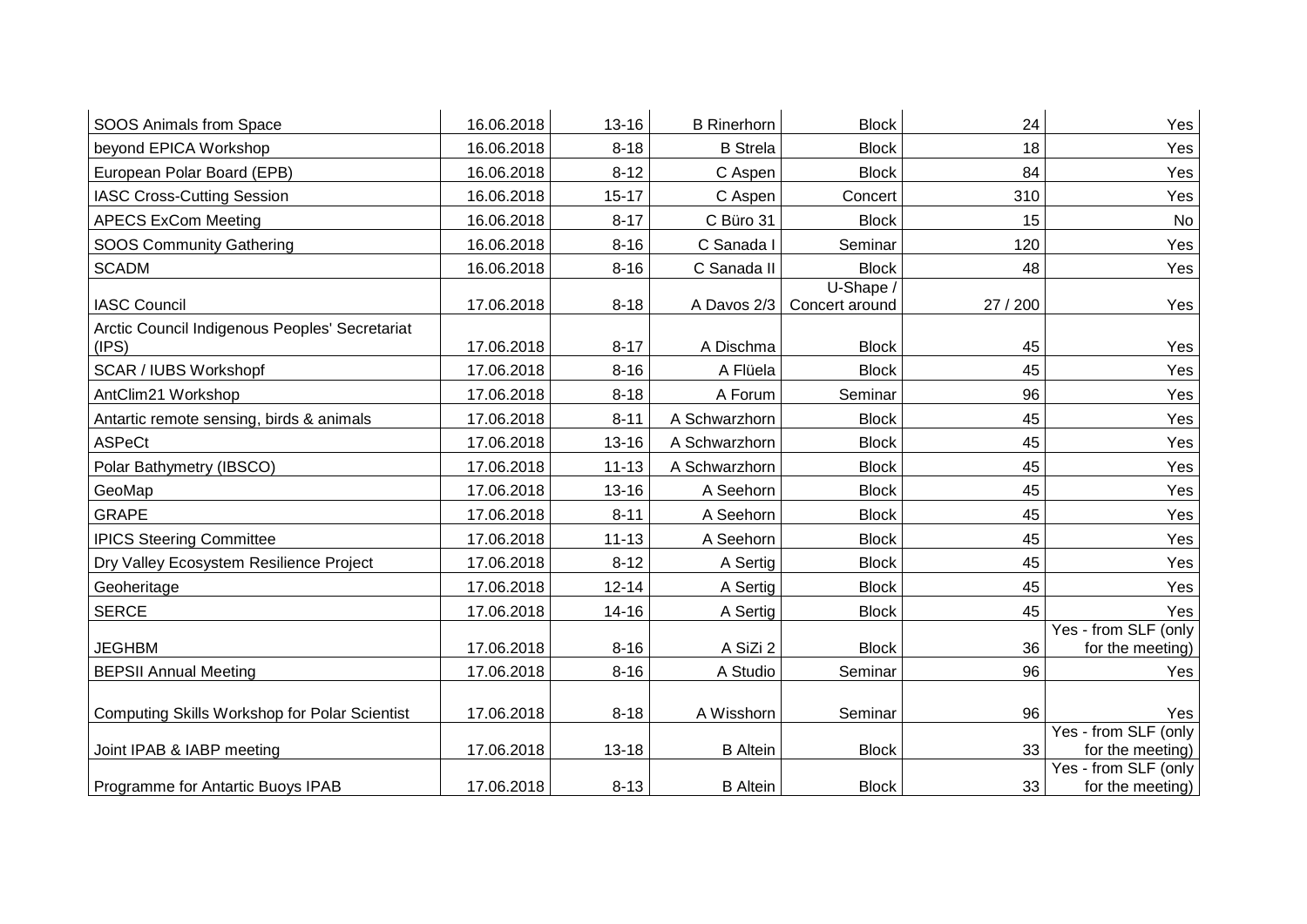| <b>NySMAC</b>                               | 17.06.2018 | $9 - 16$    | <b>B</b> Jakobshorn | <b>Block</b> | 42   | Yes                                      |
|---------------------------------------------|------------|-------------|---------------------|--------------|------|------------------------------------------|
| AAA                                         | 17.06.2018 | $9 - 17$    | <b>B</b> Parsenn    | <b>Block</b> | 48   | Yes                                      |
| Antartic and Artic Ecosystems               | 17.06.2018 | $13 - 17$   | <b>B</b> Pischa     | Seminar      | 96   | Yes                                      |
| Plastic at the Poles                        | 17.06.2018 | $9 - 12$    | <b>B</b> Pischa     | Seminar      | 96   | Yes                                      |
| <b>ADMAP</b>                                | 17.06.2018 | $8 - 10$    | <b>B</b> Rinerhorn  | <b>Block</b> | 24   | Yes                                      |
| AntPas                                      | 17.06.2018 | $12 - 15$   | <b>B</b> Rinerhorn  | <b>Block</b> | 24   | Yes                                      |
| CGG                                         | 17.06.2018 | $10 - 12$   | <b>B</b> Rinerhorn  | <b>Block</b> | 24   | Yes                                      |
| Southern Ocean Data Hack                    | 17.06.2018 | $8 - 16$    | <b>B</b> Strela     | <b>Block</b> | 18   | Yes                                      |
| APECS World Summit (Leadership and National |            |             |                     |              |      |                                          |
| Committees)                                 | 17.06.2018 | $8 - 18$    | C Aspen             | Concert      | 310  | Yes                                      |
| <b>ISMASS SC</b>                            | 17.06.2018 | $16 - 18$   | C Büro 31           | <b>Block</b> | 15   | No                                       |
| SO-CPR                                      | 17.06.2018 | $14 - 16$   | C Büro 31           | <b>Block</b> | 15   | No                                       |
| <b>TATE</b>                                 | 17.06.2018 | $8 - 10$    | C Büro 31           | <b>Block</b> | 15   | No                                       |
| <b>SOOS Executive Committee</b>             | 17.06.2018 | $8 - 16$    | C Sanada I          | Seminar      | 120  | Yes                                      |
| <b>SCADM</b>                                | 17.06.2018 | $8 - 16$    | C Sanada II         | <b>Block</b> | 48   | Yes                                      |
| <b>SCAR Party (=Presentations)</b>          | 18.06.2018 | ab 18.30    | A Davos             | Concert      | 1800 | Yes                                      |
| Pacific Arctic Group (PAG)                  | 18.06.2018 | $8 - 17$    | A Dischma           | <b>Block</b> | 45   | Yes                                      |
| Forum of Arctic Research Operators (FARO)   | 18.06.2018 | $8 - 17$    | A Flüela            | <b>Block</b> | 45   | Yes                                      |
| CLIVASH2K                                   | 18.06.2018 | $8 - 13$    | A Forum             | Seminar      | 96   | Yes                                      |
| <b>SCAR Physical Sciences Group</b>         | 18.06.2018 | $8 - 18$    | A Schwarzhorn       | Seminar      | 96   | Yes                                      |
| <b>SCAR Life Sciences Group</b>             | 18.06.2018 | $8 - 18$    | A Seehorn           | <b>Block</b> | 45   | Yes                                      |
| History and HASSEG                          | 18.06.2018 | 10-12/14-16 | A Sertig            | <b>Block</b> | 45   | Yes                                      |
| <b>Polar Cities</b>                         | 18.06.2018 | $16 - 18$   | A Sertig            | <b>Block</b> | 45   | Yes                                      |
| SOOS Air-Sea Flux                           | 18.06.2018 | $8 - 11$    | A SiZi 2            | <b>Block</b> | 36   | Yes - from SLF (only<br>for the meeting) |
| Ice sheet-ocean interactions                | 18.06.2018 | $8 - 11$    | A Studio            | Seminar      | 96   | Yes                                      |
| <b>SCAR Geo Sciences Group</b>              | 18.06.2018 | $8 - 18$    | A Wisshorn          | Seminar      | 96   | Yes                                      |
| <b>Arctic Sustainability</b>                | 18.06.2018 | $14 - 18$   | <b>B</b> Altein     | <b>Block</b> | 33   | Yes - from SLF (only<br>for the meeting) |